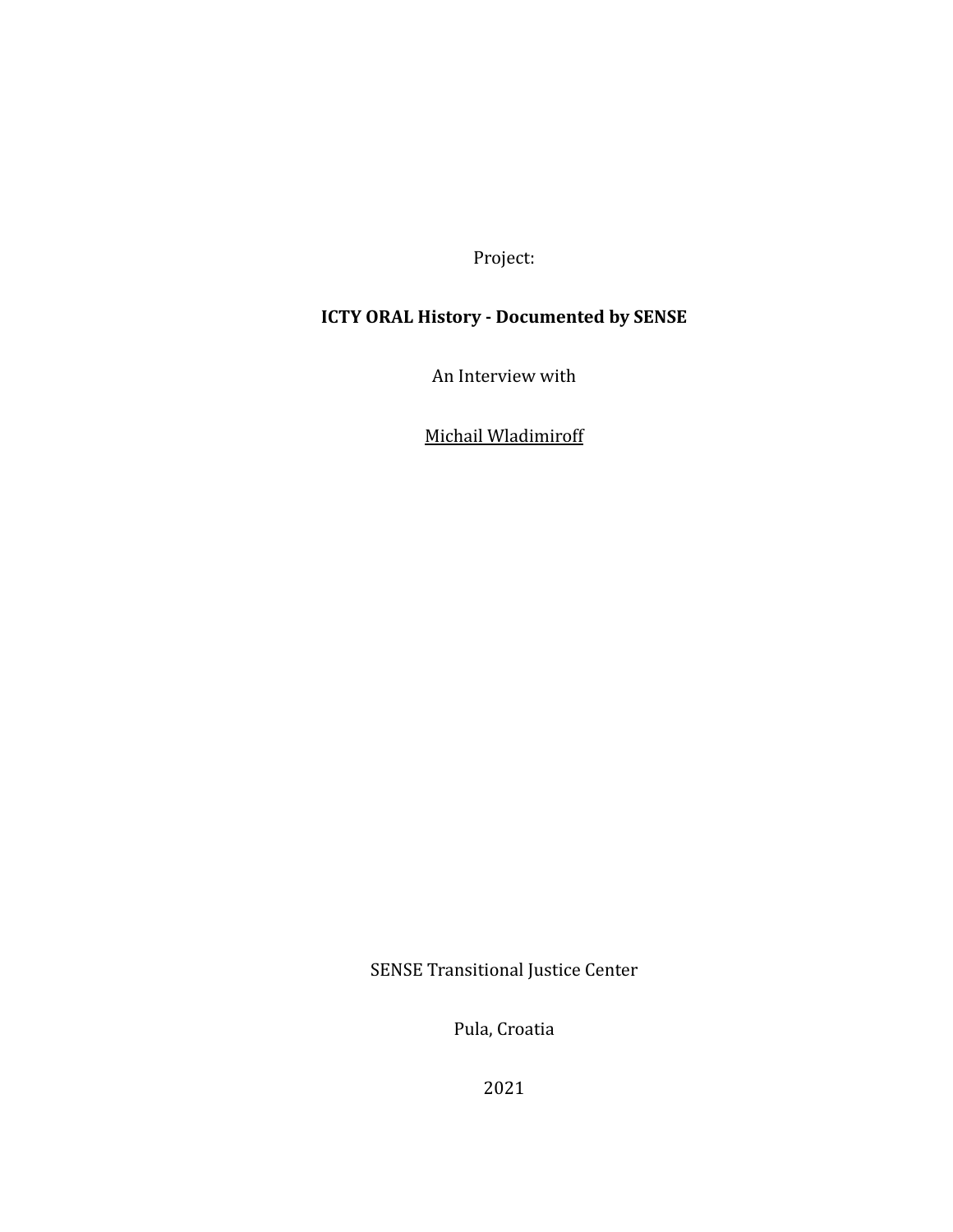Interviewee: Michail Wladimiroff (MW) Interviewer: Mirko Klarin Location: The Hague, The Netherlands Date: 21 October 2003

Dutch lawyer Michael Wladimiroff talks about his experience as a defense counsel for Duško Tadić - the first indictee before an international criminal court after the 1946 Nuremberg and Tokyo trials; as well as his participation in the proceedings against the former President of the Federal Republic of Yugoslavia and Serbia Slobodan Milošević in the capacity of Amicus Curiae.

MW: Being the first lawyer in the first trial before the ICTY was indeed a challenge. In those days I didn't know anything about humanitarian law. I had some experience in international trials on a national basis, that is, being a Dutchman before an English court, or something like that. Not on a supranational basis. I realized when I accepted that I was sailing uncharted waters. But the others were too. The prosecution had no idea, the judges had no idea for one year. There was no experience. No one knew what's going on. I realized also that it was historical, you were part of history to be in that trial. I found it very attractive, I mean, to develop the law, being a part of a historical phase of the law. Therefore, I said: Yes, I would do it. And I must admit, perhaps confess, vanity also played a role. You realized you would be amidst all that publicity. But that's, you know, an extra benefit.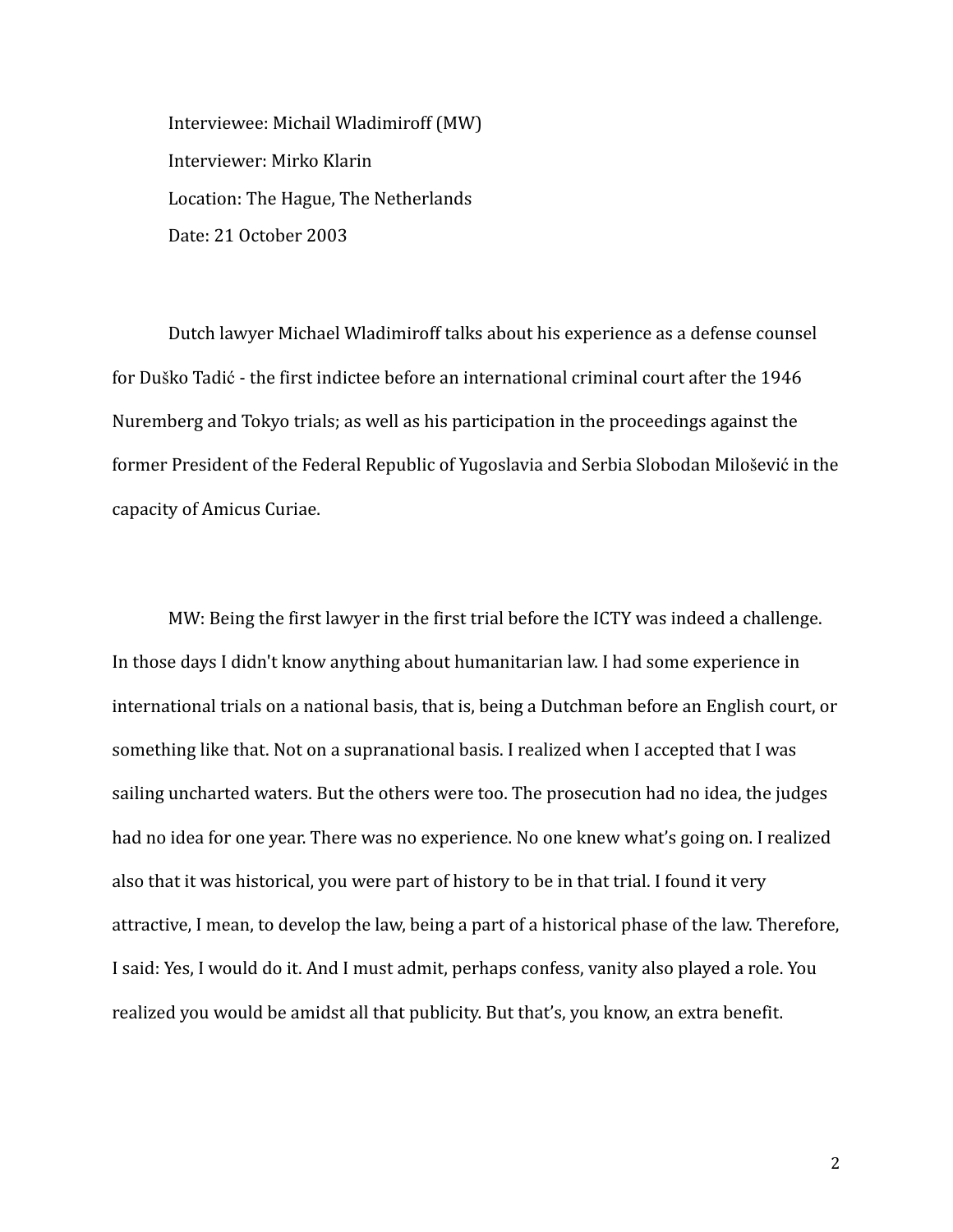#### *Access to Crime Scene*

MW: The problem at the beginning indeed was to get access to the area. But looking back, nowadays, I think I was in a better position than the prosecution because I was an individual, I could simply slip in, make contact on a private basis and try what I could do. But it doesn't mean that it was a very ideal situation, it doesn't mean that we could do what we really wanted to do. It was the best of nothing. The prosecution had nothing. But on the other hand, in their case most witnesses were living abroad, so they were available to the prosecution. At the end of the day, it was more or less balanced. But I felt very frustrated that I could not do a proper job on location because of the ongoing conflict and because of all the obstacles, bureaucracy, and not being an official person, therefore not recognized.

# *Negotiating with Simo Drljača, Notorious Prijedor Police Chief*

MW: We called him Dracula in those days, which I felt was very fitting for what he did. A horrible man. Anyhow, he was a problem indeed because we were totally dependent on what he allowed us to do. But there were others, as well. I remember the burgermaster (major) of Prijedor, Stakić I think his name was, he also was very problematic. One day he would allow us to go in that area, the other day he wouldn't. One day he would allow us to speak to people working at the town hall, the other day he wouldn't. There were other people, as well. I do remember that at one moment I contacted Karadžić because I felt I can't go on getting "yes" and coming to the spot and then hearing "no". For example, getting access to the Omarska camp. We wanted to see the site, to inspect it. I met with Karadžić. It took some effort before he really promised us to assist. After some time, we got a letter, not signed by him, but by his minister of interior affairs, as far as I remember. That letter was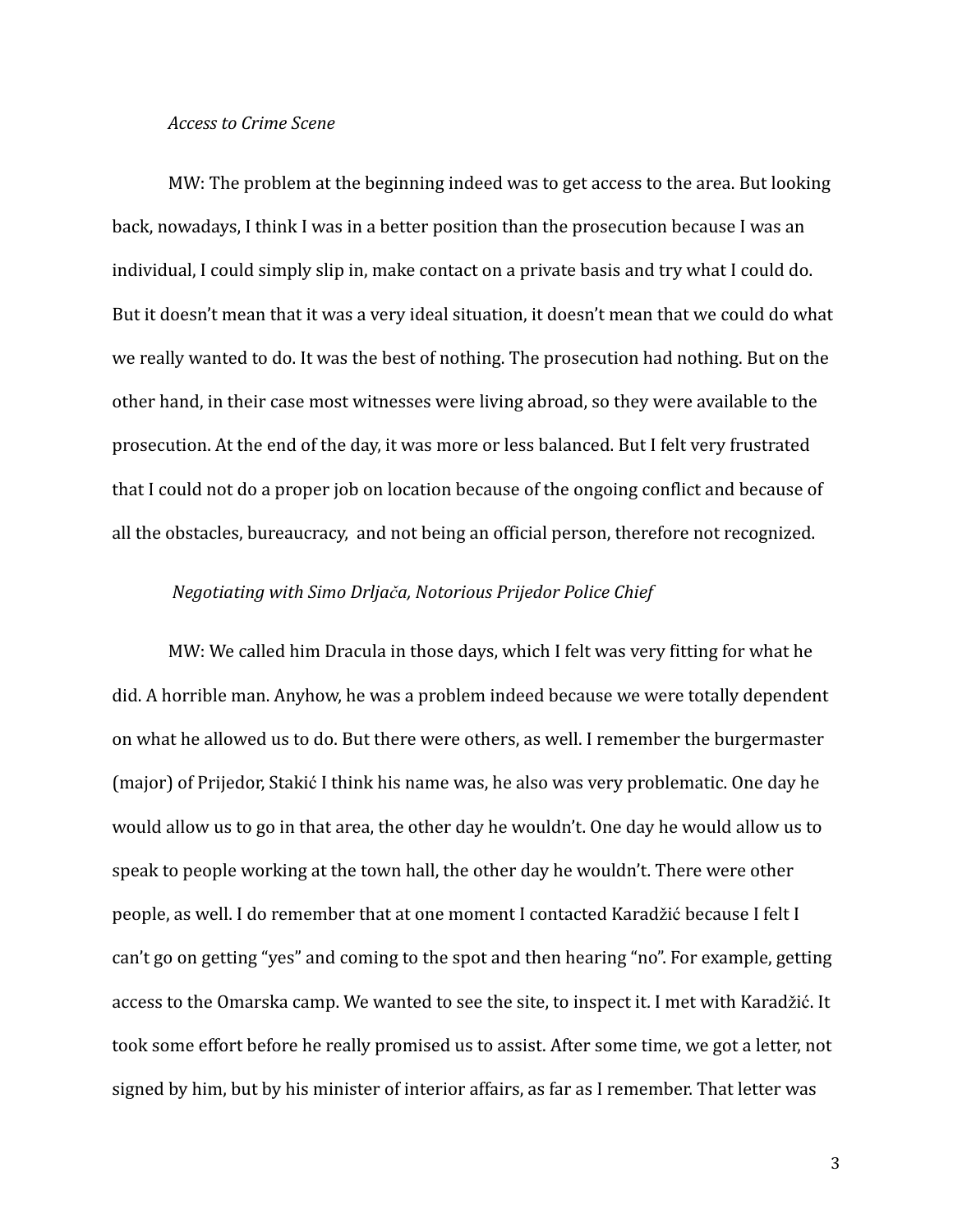helpful but really didn't open all doors. To a certain extent it did help, but not much.

# *Facing the Wall of Non-cooperation*

MW: We have to realize that most people in those days who were in power, were or indicted, or secretly indicted, or had reason to believe they would be indicted. So, none of them would be inclined to recognize the Tribunal. In those days, the fashion was not to recognize the Tribunal, not to cooperate with the Tribunal, and therefore logically not to cooperate with me. Because in one or the other way, I was instrumental to these proceedings before the Tribunal, although I was defending someone from their own area. But, by assisting me they would also make it possible to run that trial. And they thought if it can't do its work, the whole thing will collapse and there will be no trial. Very naive, but that's what they thought.

MW: After the Verdict You Assessed That the Trial Was "Not Unfair"

RG: Now, so many years later, I think that was a right observation. If you try to be honest and not simply close your eyes to reality. I could have said if I had only been looking from a one-minded perspective: this is all wrong, this is not a fair trial because you are looking for a better, more ideal trial. Being an experienced lawyer, you know there are no ideal trials. So, it was the best of all possibilities and relatively it was perhaps fair. But, if you put a more objective standard - it wasn't unfair, it wasn't fair, it was just somewhere in between. At later trials, I think, things changed. And there, people were more fit to say it was either fair or unfair, but at very first you simply can't set the norm. It was good enough, but not ideal.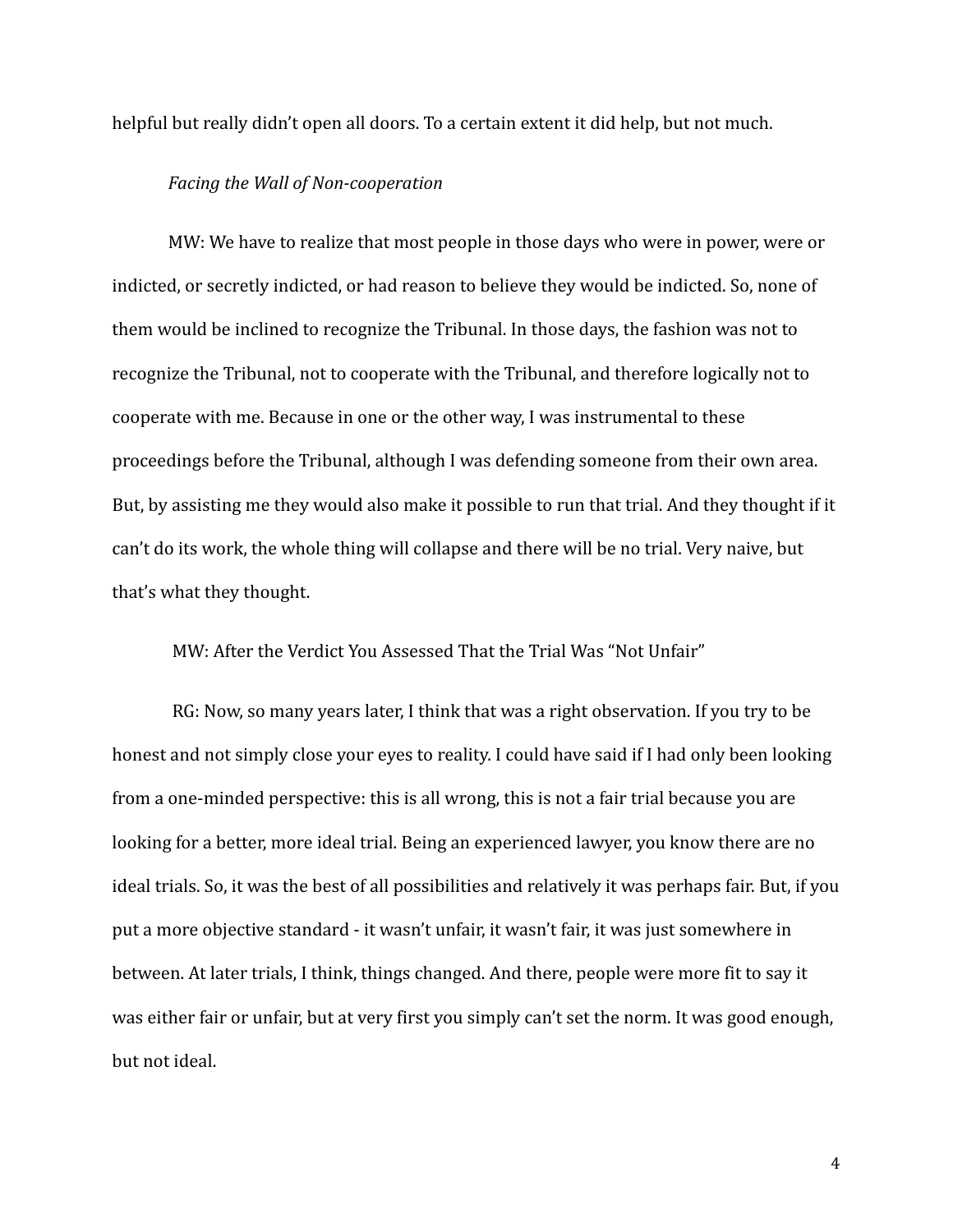# *Judge Jorda Says The Tribunal "Owes a Lot" to Tadić*

MW: It could have been Mr. Simić or Mr. Janoš or anyone. It's the fate of the first trial that you do things which are important for any trial thereafter. That is inherent to the first trial. I realized that in those days. I was fully aware that I had two obligations that should not conflict. One, to serve the interest of Duško Tadić the best I could, and, on the other hand, to give the Tribunal a chance. Because it is very easy to ruin it. In the first trial to do everything to have the whole thing collapse. I felt that I shouldn't do that because I felt that if I can combine these two interests, I would do it. So, I was very eager to let it work. If possible - let it work. Because, we have to keep in mind, in those days, if it had not worked, Tadić would have been sent back to Germany. He would not have escaped justice but simply, let's say, have the trial falling down. So, I could try to combine these two interests because the alternative would not have been much better for Duško Tadić. In that respect, I think, I realized it's important what we do now because we will make case law jurisprudence which is indicative for any trial thereafter. Indeed, that is exactly what happened.

# *Was Tadić a "Guinea Pig"?*

MW: In those days I felt very strongly that he was a guinea pig, the way to find out how it all would work. Later on, if you look back, you realize that was a fair observation, but inherent of the first trial. Again, it could have been anyone. Everyone who is the first defendant runs a risk that things are tried on him. The Yugoslavia tribunal was the first international tribunal, so people from the former Yugoslavia were right when they said "Why me?" Later on, came the Rwanda tribunal and the Rwandans had no arguments because there was already one. The first run is always something special. When you are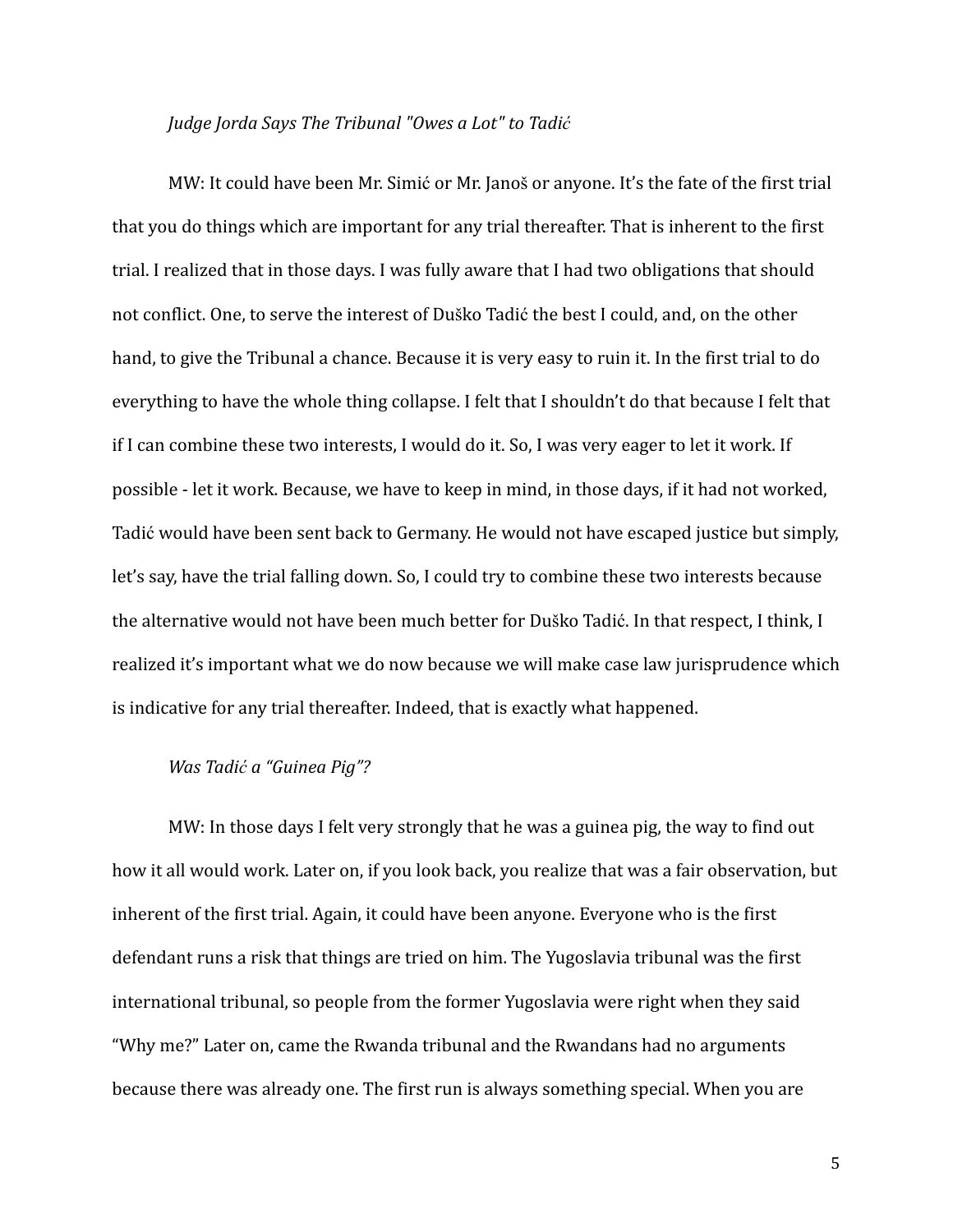something special you don't like it. The only problem is to get it right, that the special parts of it are as less as possible. We didn't take all the specialties away, so Tadić in a way was a guinea pig. But it didn't turn out to be unfair. Just problematic, but not unfair.

#### *Bargaining with The Registrar*

MW: In September-December 1995, I thought we are in trouble here. Because when I started they said it would take me about three months. I thought: Well, let's give it half a year. In the September-December period, it became utterly clear it would take much, much longer. When I started, they offered me a payment of 200 dollars a day, which I could afford for some time, but not for a very long time. I mean, I have to live. I started to complain. Then the message was very clear by Mrs. De Sampayo, the registrar: "Sorry, we don't have the money to pay you, so we can't". Then I made it utterly clear that if money won't be there, I'd stop. And by December the UN put up the money and they improved it up to 110 dollars per hour, which is still the rate, nothing changed.

# *Building the Defense Team*

MW: In the same period of time, I do remember that I explained - but that was August, September, October perhaps of 1995 - I explained I can't do two things at one time. I can't do the appeal in September and in the same do my discovery on location enabling the trial to start somewhere in November. I have got one body, I can't split up myself. So, I asked someone to assist me. I asked Alphons Orie, who now is a judge with the ICTY, and I was allowed to have him assist me. So, he came in. Later, when the trial was emerging, we were traveling up and down many times. Perhaps 13 times we went to the area. It became clear that even Alphonse Orie and myself would not be enough, so I asked for the assistance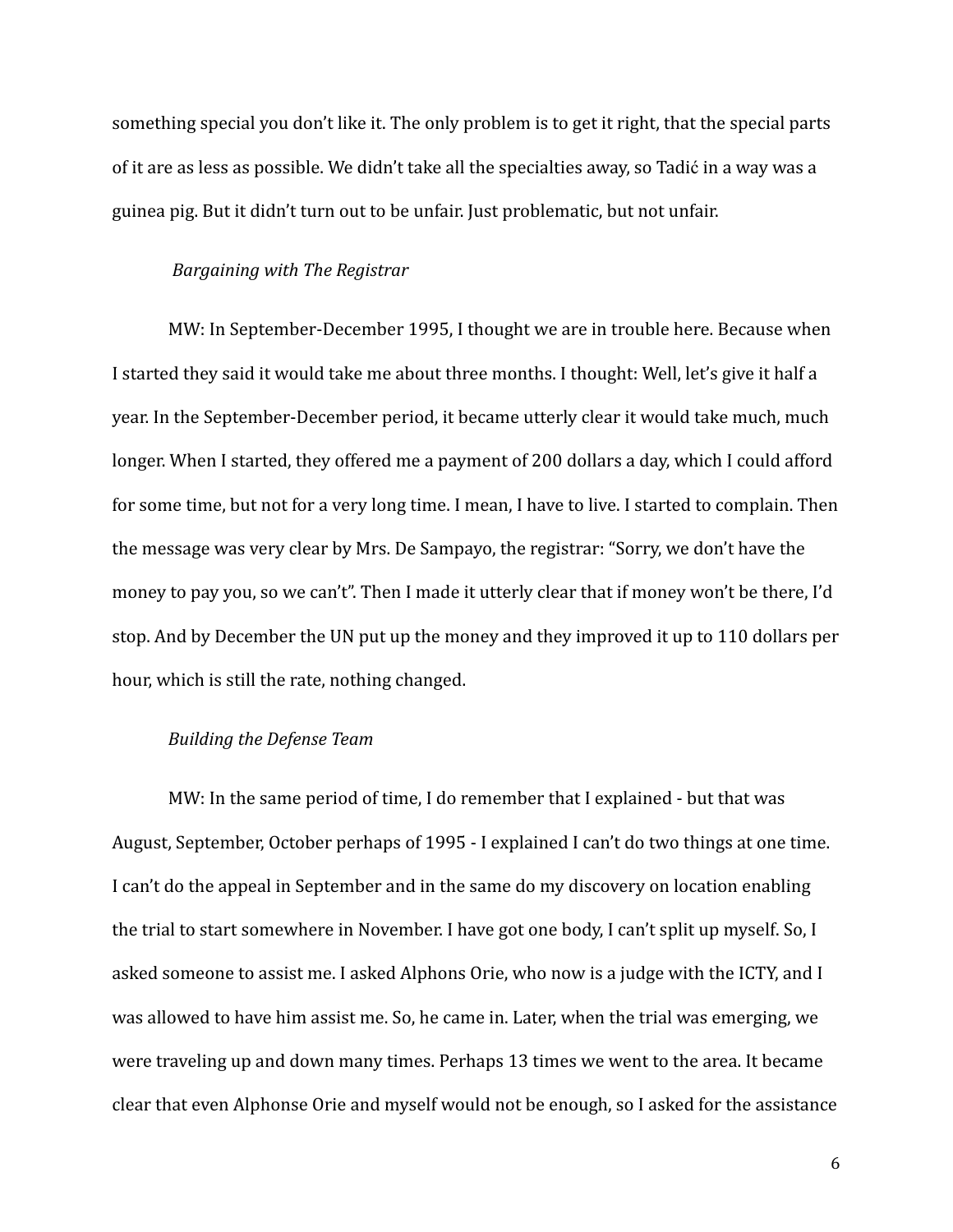of a native speaker, English, a barrister. So, we got an assistant first, Sylvia De Bertodano. She came by December and then Stephen Kay came by March 1996. Then we were in the safe area. And then it went on smoothly.

#### *(In)Equality of Arms*

MW: Yes, but we had to face four prosecutors sitting all the time there. And when I started I was just sitting by myself with students around me. That was all I had. Because I couldn't afford anything for 200 dollars a day. And I was facing four professional prosecutors. I felt very uncomfortable.

At the very very beginning, I felt equal to the pros in terms of knowledge of the law. Nowadays there might be a problem, because lawyers come in and lawyers go, and prosecutors stay. So, their knowledge within the Office of the prosecutor accumulates. They have got access to all the case law and all that. Lawyers come in, learn how to do it, do the case and go back home. And the next lawyer starts all over again. That is a problem nowadays. At the very beginning, I felt very unequal to the prosecution in having access to experts. At the very beginning, no expert was inclined to assist the defense because you were defending a war criminal. Being a prosecutor, it was honorees to assist the Tribunal. Nowadays it has changed. Nowadays the defense has more proper access to experts, lawyers, law professors, and so on. So, it's more in balance now. In those days I felt not equal to the prosecution in resources, money. Nowadays I think it's more balanced because it is not much better for the defense, but it is less for the pros, so they went down and therefore it is more balanced. In those days I felt equal to the pros in terms of how to defend my case, to be king in my own kingdom, and do it as I like it. Nowadays pros are in a less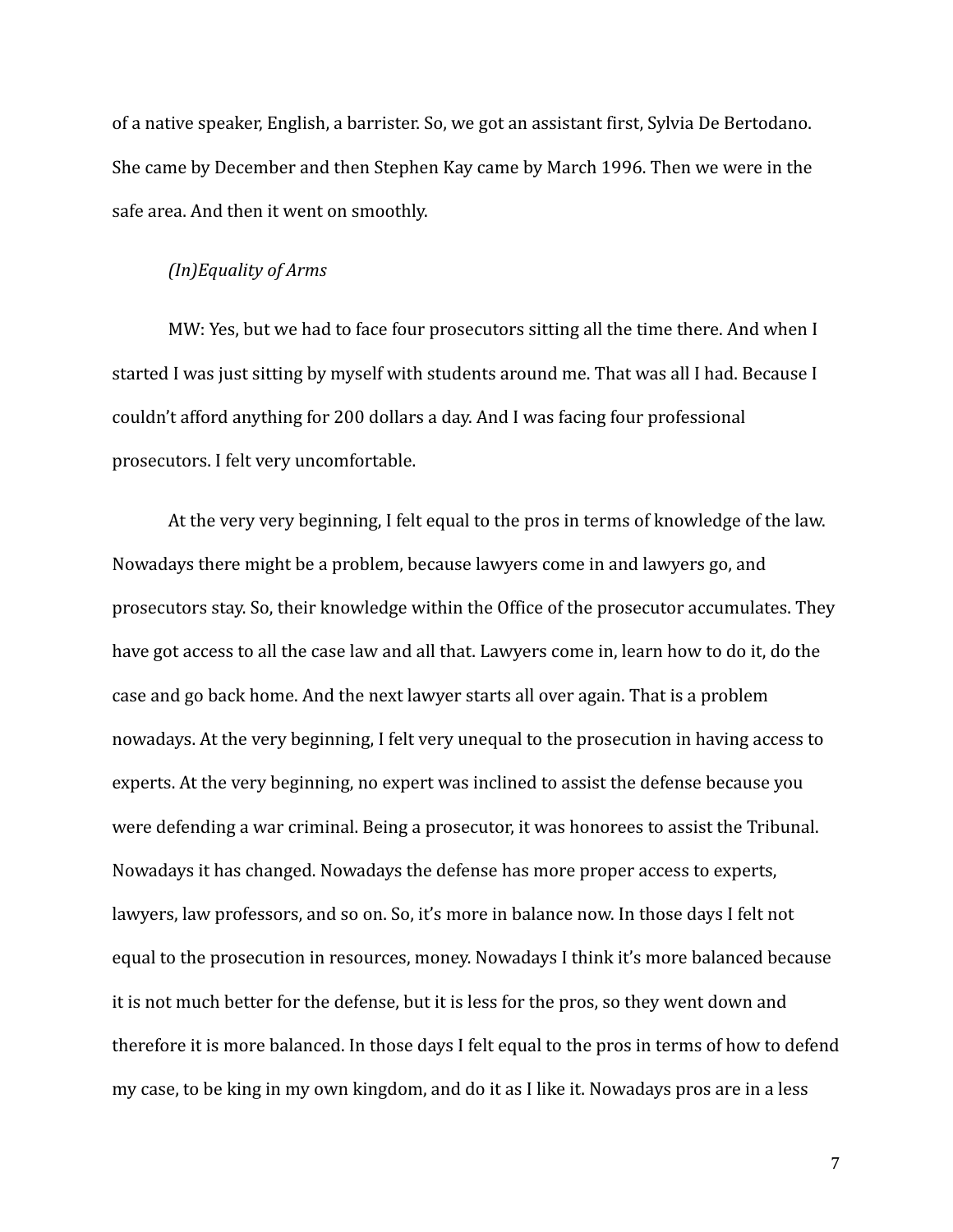better position because they are guarded by all kinds of policies and they got a prosecutor who is different to any of the other prosecutors before her. Carla Del Ponte is more demanding on issues, where I sometimes have the impression that prosecutors who are in the trials would prefer her not to interfere. And that is a difference. So, in a way, it balanced.

#### *Risks of a Witness Protection*

MW: One of the continuing problems during the Tadić trial - and I think that problem is yet a realistic one at all on-going trials - is the position of a witness. We have to realize in these trials if the defendant is of one ethnic or national group, then witnesses are always from the other group. Consequently, you are always facing the problem of adversary witnesses, witnesses who may have an interest to tell what is good for their group, and not good for the defendant. There is this instrument of witness protection, which I accept because it is realistic, but there are a lot of dangers. At this first case, no one really knew how these dangers would be. We all realized there would be dangers, but no one was able to label them. Then we were very critical to do our homework and find out who the witnesses were. For that very reason, we were scrutinizing witnesses we did not trust. Witness L was one of them. Luckily enough, we were able to find out he was not what he said he was. Then witness L was the pilot case for future trials to realize what the dangers are. And it also showed that the system is vulnerable if protection goes too far, if you deny the other party, be it the defense or the pros, the details of the witness at the late stage. Because then you cannot do your research on the witness and you run a substantial risk that someone is telling the court a pack of lies. And it was very unfortunate that it happened in the Tadić case, but on the other hand, it was very fortunate it happened, because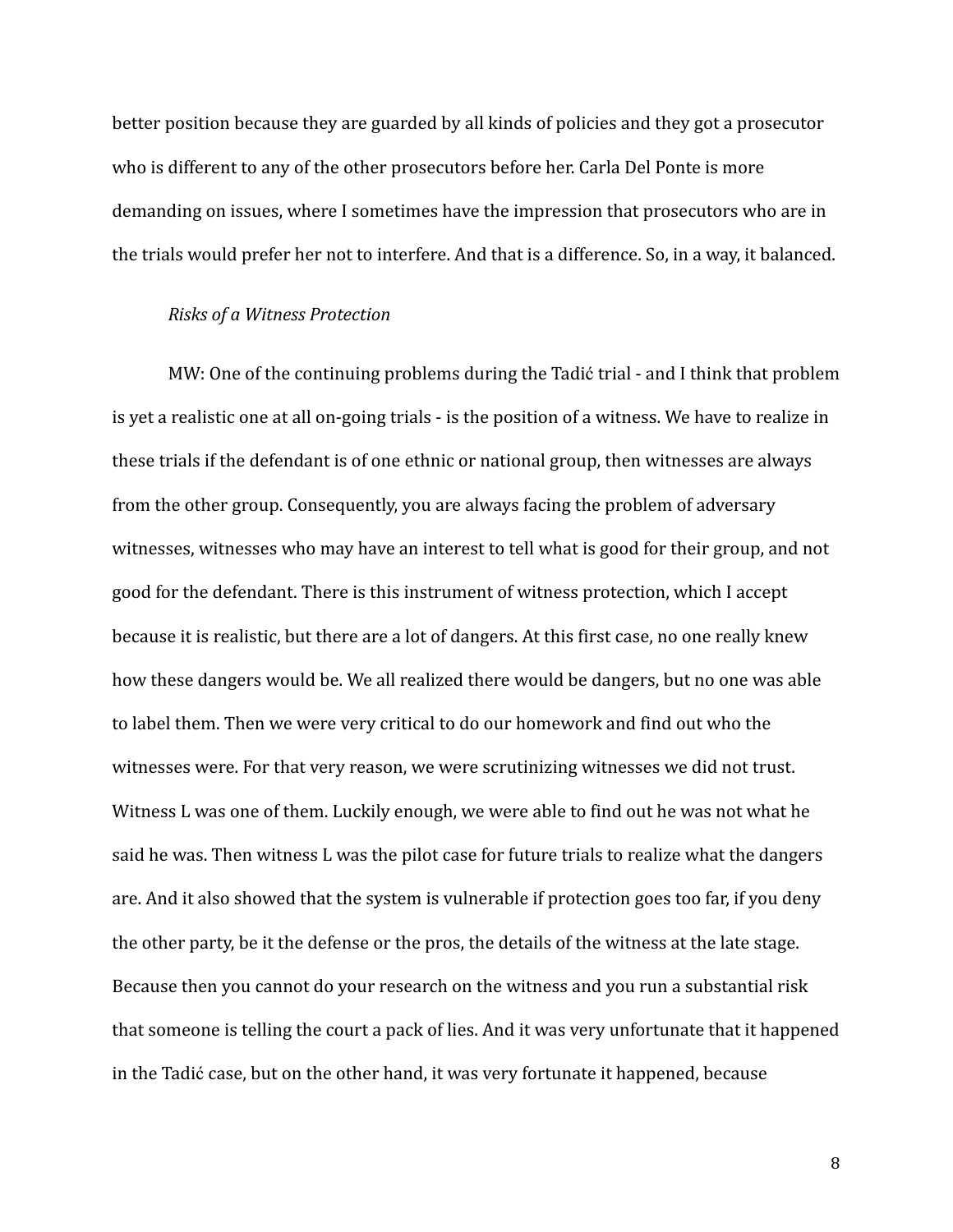everyone since then understands: you have to take care, there is a risk. So, it was helpful for future trials.

#### *Demasking of the Witness L*

MW: When we felt that witness L was unreliable, funny enough, the chief investigator Bob Reed was the first one to recognize that. And the pros did not want to believe it, they couldn't believe it, so they said: "No, no, that is not true". The logic of what happened was this - we were involved in the case not only on a legal basis but also on a factual basis. We had been there. Bob Reed had been there. So, he was more equal when we were talking about facts than the prosecutors who only dealt with the law. And in their theoretical mind, it couldn't happen. And Bob Reed, who knew what happened in reality, well understood what we said and recognized it could happen. It took us one week and then the pros accepted that what we said was true and witness L was damasked.

# *Evolution of The Tribunal*

MW: A lot has changed since, say, April 1995 up to now. Firsts of all, what struck me is the way these trials are run. In those days these trials were typical party-driven trials. Judges did not interfere in the trial, it was driven by the parties. It looked very much like an English or American trial. Nowadays, it has changed a lot because it is more top-down, the judges are more putting their power in the trial and controlling the parties. So, it is no longer purely a party-driven system, it is a mixed system with a bigger involvement of judges to control what happens. The advantage of it is that at the very beginning the rules of evidence were totally dependent on how the parties would bring in the information and how you would bring it in was giving the answer on how it would come out.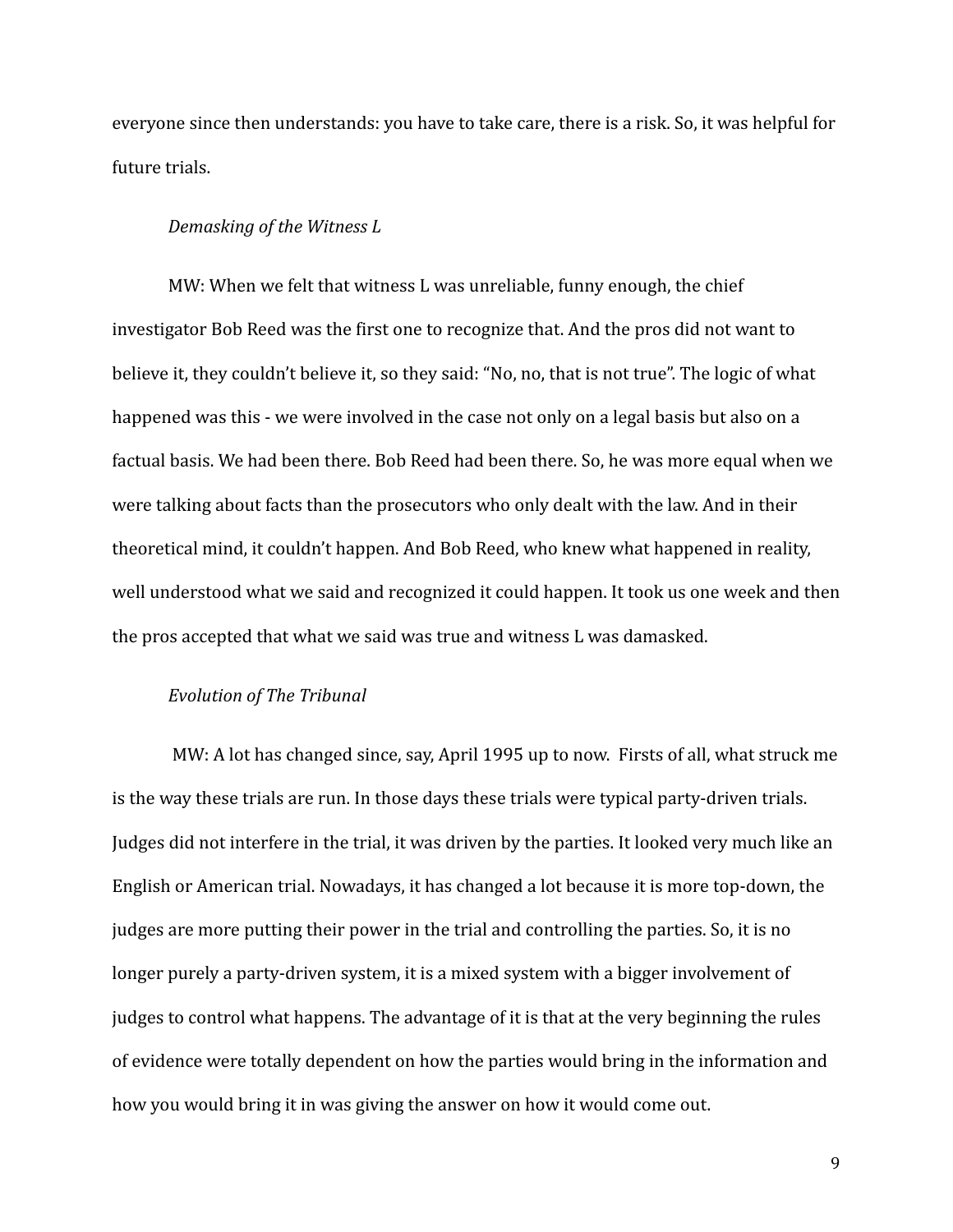Now, thanks to judges taking more control of the trial, you see that the rules of evidence have changed. A very good example for it is that we've got actually two levels of evidence nowadays. In those days it was one level, as I am used to at home and perhaps you as well. But now we've got two levels. One level of the evidence is dealing with the crime base. The Standard is less high. The second level of evidence deals with criminal responsibility. There, the level is as high as it always has been. Why did it happen? Because at the very beginning there were defendants who had been killed by their bare hands. Nowadays you only see people who are responsible for what others did. So, the build-up of cases has changed over time. In those days you would see witnesses and defendants who witnessed what they did. Here we have a crime base of what happened in all those villages everywhere and then silence, and then a defendant. So, you've got witnesses dealing with what happened on the ground, lower level of evidence, and witnesses dealing with what the responsible person, what his involvement was, giving orders, command responsibility, high level of evidence.

And that is a very interesting development because it is typical for these international trials. You won't see it at home. I do a lot of cases in my own jurisdictions where I deal with captains of industry who are responsible for what happened in their companies. Still, there is one set of evidence. Here you see over the time two sets.

# *Differences*

The second development is that the role of the prosecutors has changed. At the very beginning, the prosecutors were more involved in collecting the evidence. I said with witness L that they dealt with the law and that investigators dealt with the facts. But in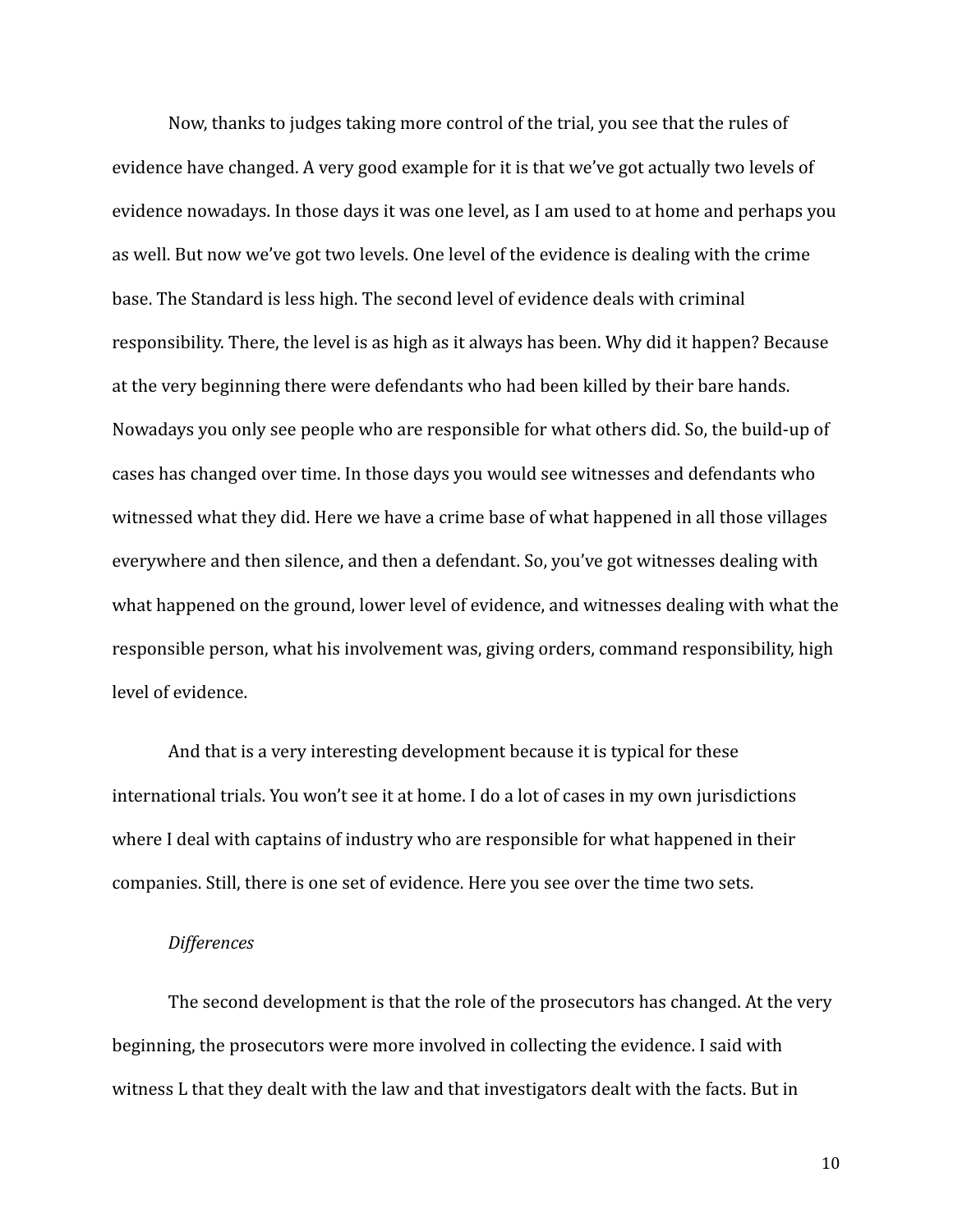those days in a way they dealt more with the facts, they knew more about the facts. Nowadays you see prosecutors who have less knowledge about what happened, they are more lawyers, less practitioners of what happened on the ground.

They know all about criminal responsibility and all the elements that would make up the law of criminal responsibility. And they know less about what really happened on location.

The third difference that I noticed is that the type of defendants had changed. I said so. At the very beginning, we had people who had done it themselves, now we see the people who are responsible for what others have done.

Another development, that is not a change but more the development is that at the very beginning one of the complaints was that most defendants were Serbs. Now it's not really balanced but it is in a better balance than it ever was. But there is some logic to it, as well.

At the very beginning, proper Yugoslavia and Republika Srpska did not recognize the Tribunal. Croatia and Bosnia and Herzegovina did. So, guess who gave their files to the prosecutor! Of course, these two countries, not Yugoslavia, nor RS. So, logically, the defendants were of the other party. Therefore, obviously, you see more Serbs. That's one explanation. Another explanation is a different one, a more political one. So, I am hesitant to say it. But, lots of people say that there are perhaps, even if you separated the issue of files, more people who have committed crimes under the jurisdiction of the Tribunal from Serb nations than from Croat or Bosnian nations. Maybe it's true, I don't know. But, that may be a factor as well.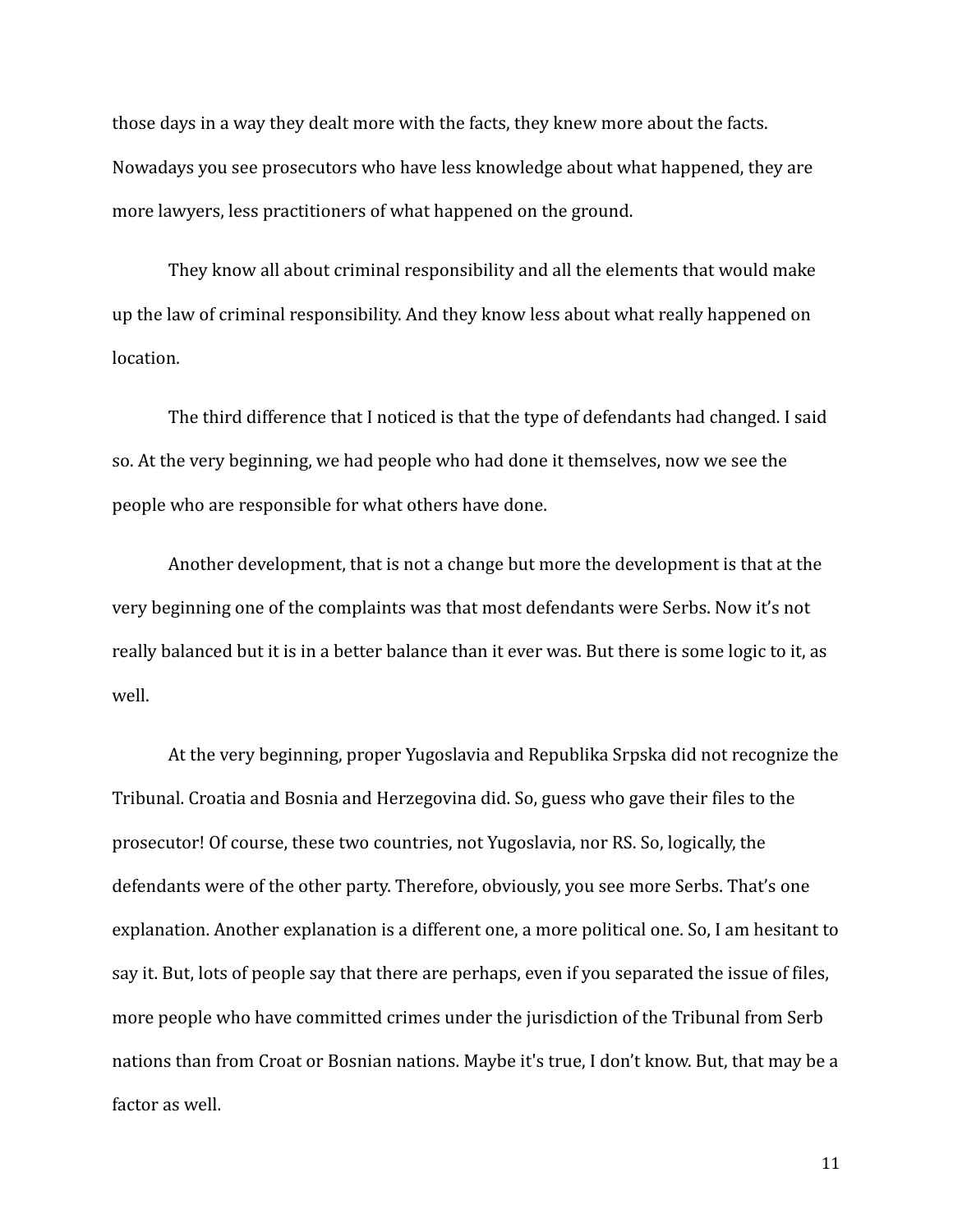#### *The Position of Defense Lawyers*

MW: At the very beginning, defense lawyers were less bound by rules, less controlled by the Registry, and were more free in the way they organized their own affairs. If they said: I'd like to go to Bosnia-Herzegovina to do my discovery on the location, no one bothered and when you came back you set the bill. That was fine and that was good. There were no barriers to do what you wanted to do. The downside of it is that the more lawyers you get, statistically, the more chance there is that one would do it wrong. And, indeed, those lawyers appeared. And there were lawyers who did it wrong and who were not honest on money and all that. So, rules came in. And problem nowadays is the balance between how many rules you need to be sure that everything is all right and, on the other hand, not to frustrate lawyers in what they should do, should be able to do. And that seems to be a problem nowadays.

# *The Quantity of Evidence*

MW: There are two issues if we talk about the quantity of evidence and talk about these long trials that take so much time. On one hand is the length of the indictment, on the other is the standard of proof. If I would prosecute a junkie, in my own jurisdiction, who breaks open cars and steals auto-radios, I wouldn't even think about prosecuting all possible radios he stole. I pick out one here, one there, one there. And I tell the judge there were hundreds of others, I am not going to prove it. If he denies that – fine. He will be sentenced for three. If I think it is not enough – five. But I am not going for a hundred.

The problem before the Yugoslavia tribunal is that, and that's where I think Carla Del Ponte should not interfere, they are issuing indictments which are much too long. It is like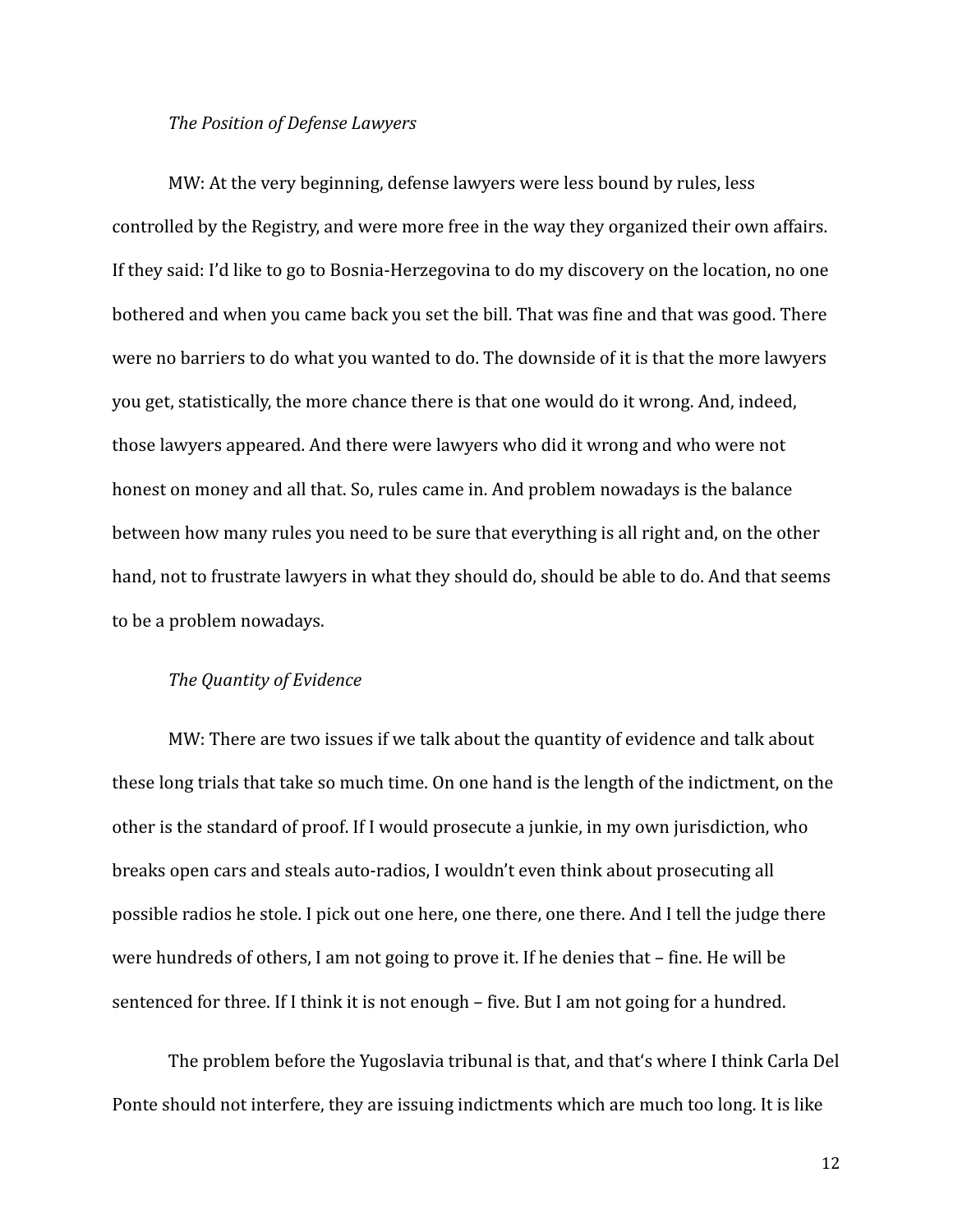rewriting history. Dealing with every village, every community, every house, every person. List of names and so on. You should not do that. You pick out the most, let's say, standard cases which are exemplary for what happened in that area. That is enough. You cut it down to a shorter trial.

If it comes to the standard of proof, I explained that nowadays, in my appreciation, the rules of evidence developed into two layers - proof of your responsibility and proof of what happened in all those villages, the crime base. If you limit the crime base, you can limit the proof of that. Takes much less evidence. If you focus on command responsibility, you have only to focus on command responsibility on the headlines. It doesn't matter if someone caused what happened in six villages or in a hundred villages. The issue is what did he caused. Did he cause his troops were able to do what they did? And it doesn't matter how many times they did it. So, you could slim down the evidence as well. And that is what is going on. And I think in the Milošević trial, which is a very good example, they are learning on the job – so far, Milošević is a guinea pig - that you shouldn't touch on everything and slim it down. Slim it down. They are doing it now. Too late, but they are doing it.

#### *Buffer between the Court and the Accused*

MW: If you are dealing with a problem of an accused who doesn't play the game – either he doesn't recognize the court or he doesn't recognize the judges or he doesn't recognize the rules, whatever, he is not playing it along the rules – what to do? This is not a new problem. We got some experience in the 1970s with the Rote Armee Fraction, which is the Red Army in Germany. In those days, those defendants did not recognize the court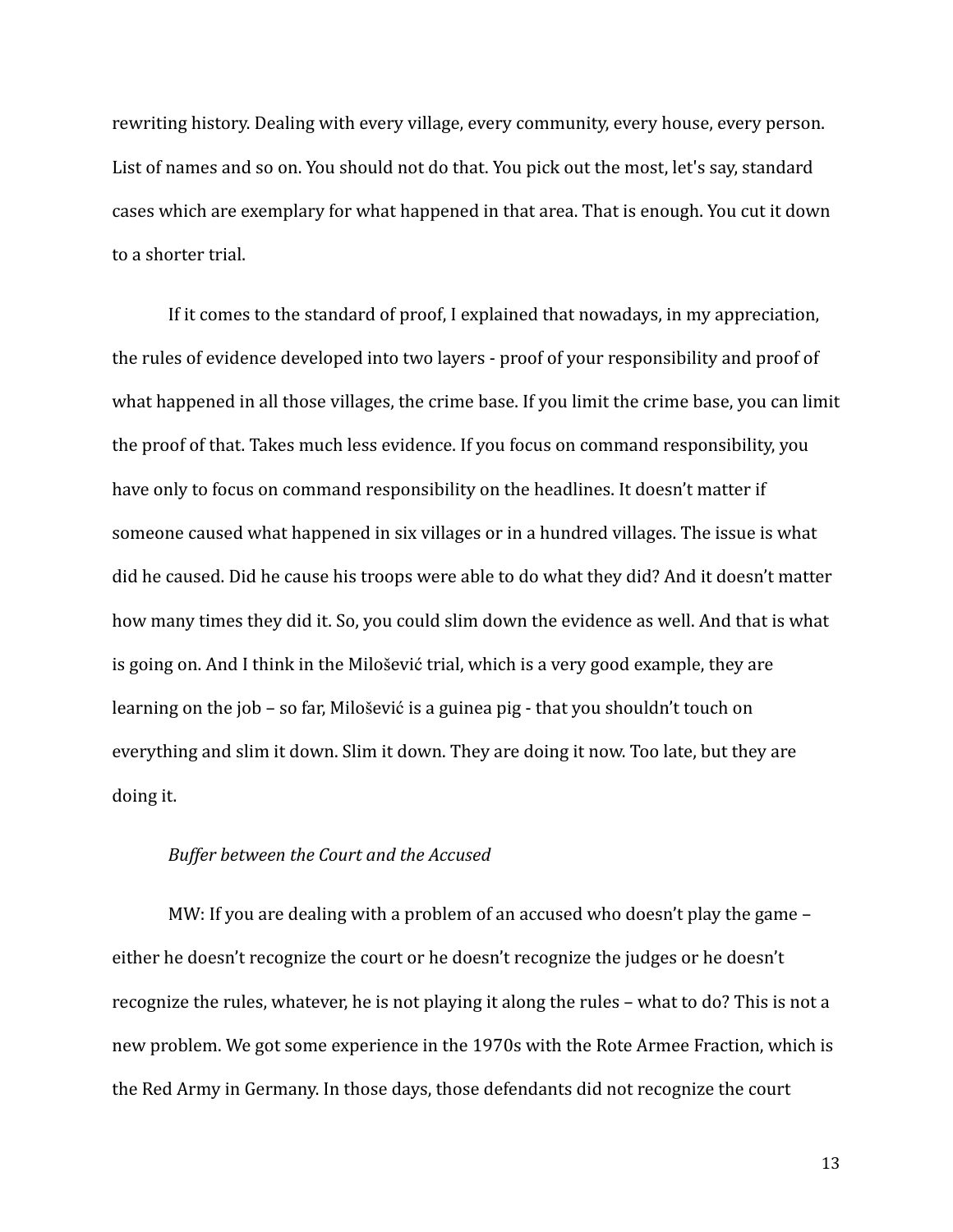either and so on. So, there was some case law developing from there showing what the dangers were if you would choose that direction, and you could read what the dangers were if you'd choose that direction – and learning from that, reading your history. And, as a law professor, one of the dissertations written in my time was a Dutch lawyer writing on this issue. So, I had a very good idea of what it could do. Debating these kinds of issues – actually, you can't opt for a solution which has a tie with the accused. Either you give him a lawyer he doesn't want, and you can't act as a lawyer if you don't have the trust of your client. Either you give the accused a lawyer who will not play it along the rules, and therefore the lawyer who will be sanctioned, because he is bound to do it by the rules. So, there is no solution. Anything tied to a defendant is not a solution. So, forget about lawyers, in terms of defense lawyers.

So, the only solution is to build a kind of buffer between the court and the accused who is not responsible to the accused, not tied to the accused, not accountable to the accused, but only accountable to the court. And that's inherent to this system. If you are a judge and you think: "He has no lawyer, so let my ear better listen to him", you are not an independent and impartial judge anymore. You are biased to help the defendant, so you should avoid that.

So, put in someone between you and the defendant who can give the defendant his ear, but not be instructed, so he can pass independently what he thinks the judge should hear without losing his impartiality. That is exactly what an amicus is doing. So, the solution that the court applied was a perfect solution and I still think: May has it right, Schomburg has it wrong. Because Schomburg in another case, the Šešelj case, appointed a kind of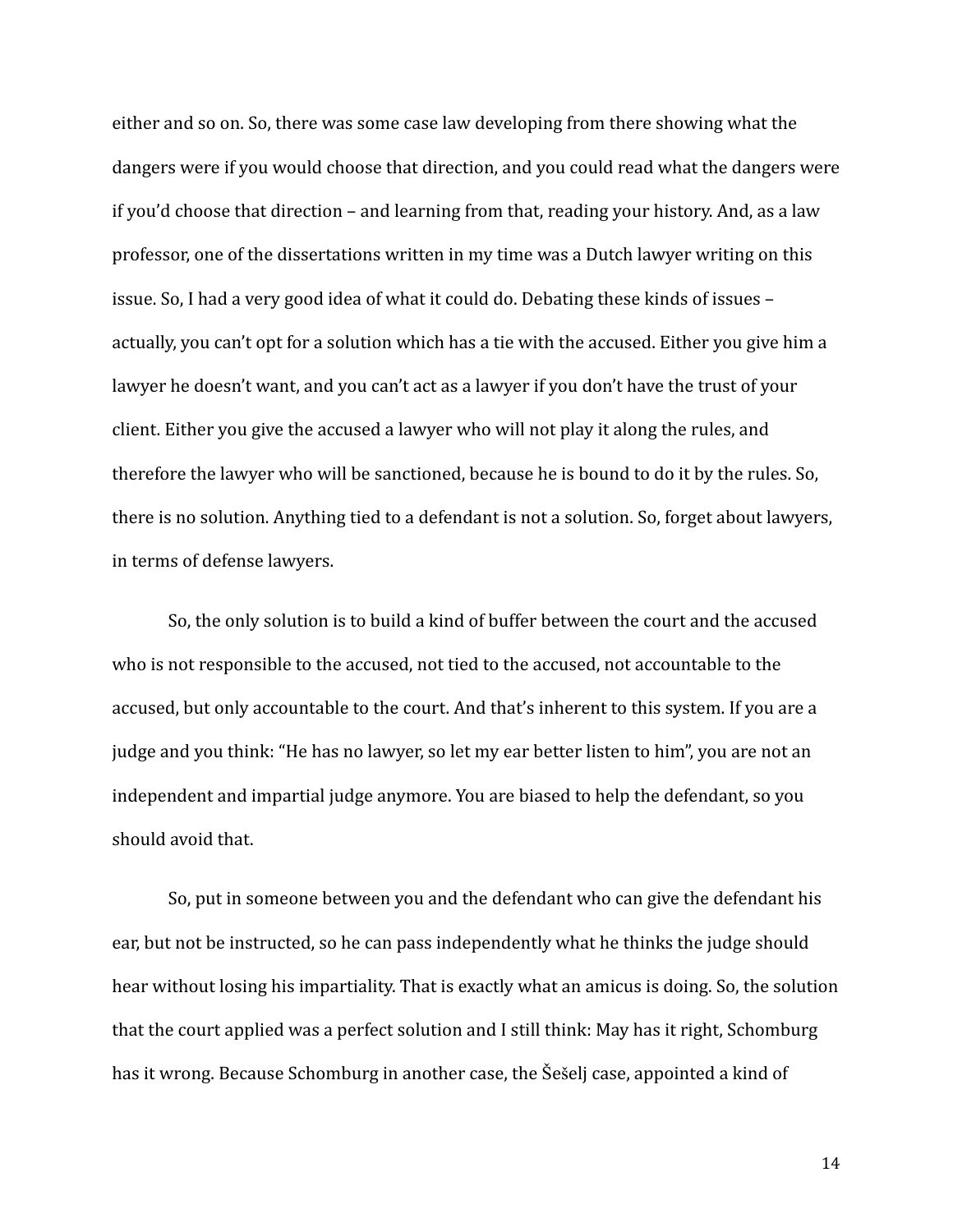stand-by lawyer. The problem with that lawyer is that he will not be instructed by Šešelj, so what can he do – he can do nothing. I think that will be a dead-born child.

#### *"Amicus Curiae" in the Milošević Case*

MW: Being amicus with two others for the first time we faced the problem we had faced in the Tadić trial: What does it mean? How to function? There was no precedent, so we had to start from nothing. The court instructed us to a certain extent what to do. I felt, if you read the instructions, the instruction will put us more in the direction of Milošević, that is, put us more as kind of advisers. And I felt from the very beginning that the amici should not do that. Because once you would start relations with Milošević, he would be demanding, and we would be accountable, and therefore we would no longer be independent. And I prefer to be totally independent. So, we set out on an independent route.

What we felt we could do, and I still think the remaining amici do so, is be hesitant in cross-examination. The court wanted us to do so but I felt that you shouldn't. Because in cross-examination you've got two functions – one is to test the reliability of the witness, and I felt these are experienced, professional judges and there is hardly any reason to do a proper job, since Milošević showed to be able to do it himself. So, stay out of it. It is not necessary.

The second function of cross-examination is to put your own case, to ask the witness questions that will help your own defense. Now, here the problem starts, because as long as we don't know what - and one doesn't know yet, because he hasn't told anyone - what the defense of Milošević will be, what his defense case would be, you are in a tricky area. If Milošević decides not to ask something deliberately because it suit his defense and you,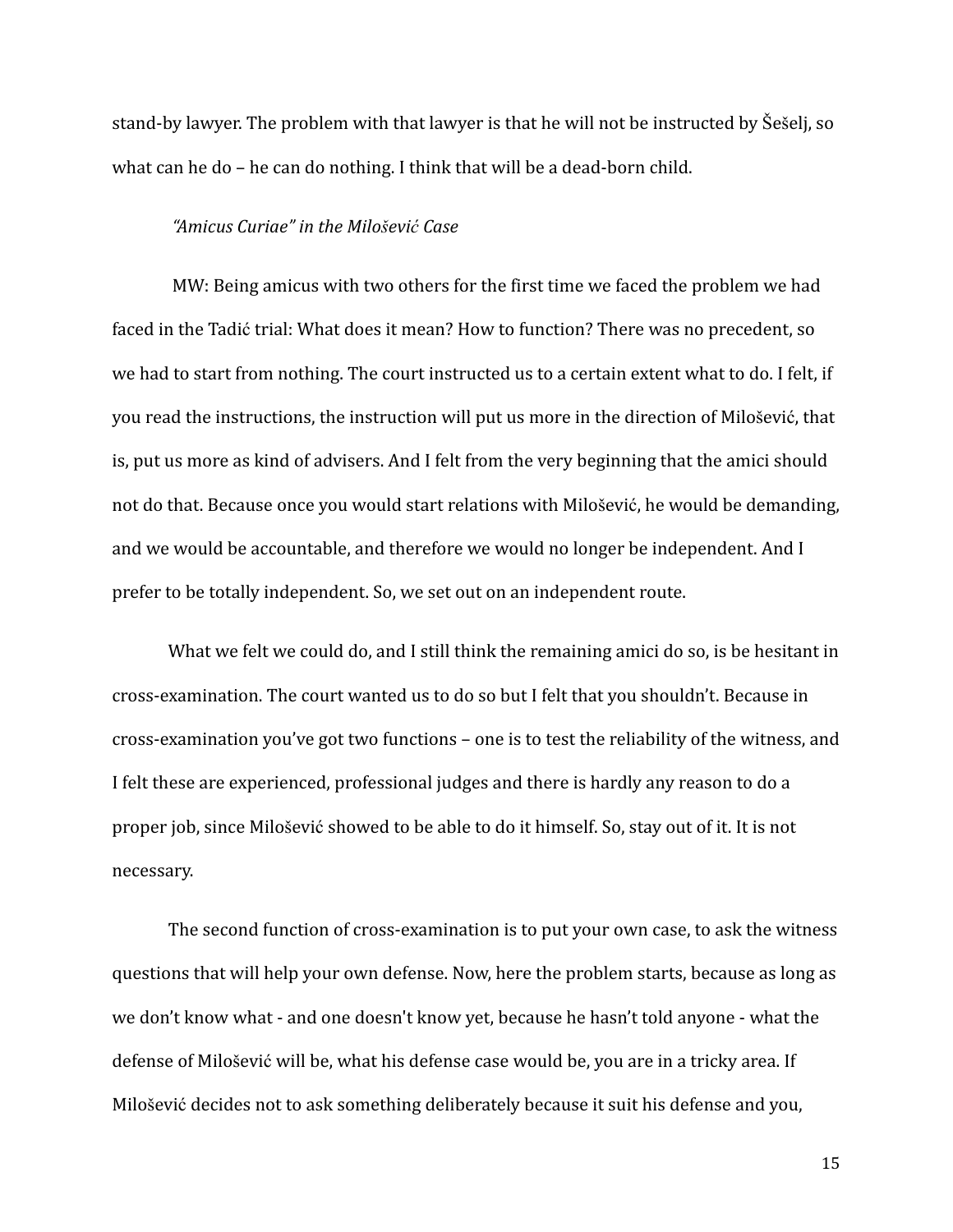stupid amicus, not knowing what he is looking for, you ask it. So, stay out of it. We always stayed out of it. There was some difference between the three amici. One of the amici felt he should, Stephen Kay, and I felt we should not.

If it comes to procedural issues, we always felt we should tell the court straight away what we think is right, but in an objective way. It wouldn't make sense to tell the court the perspective of Milošević as Milošević feels it because that would be an echo of what Milošević had already told the court, it would add nothing. So, you would add anything if he said A and we said: Well, from an objective point of view it would be A-accent, or B, but not C as a process, you see? And that was what we felt and I think they still do it so, in this way.

## *Contacts with Milošević*

MW: I make a separation, a distinction – there is no contact with Mr. Milošević, there was no contact and I think there will be no contact. But, of course, there is courtroom etiquette. In the courtroom, of course, you are sitting there for hours in the same room, you look at each other so you may exchange some words. That is what's happening because we are all human. But, there is no contacts outside of the courtroom whatsoever, none.

#### *The Impression That Amici Supported Every Milošević's Request*

MW: I say that's not a fair representation that the amici always, as a Pavlov reaction, supported all the requests, submissions of Milošević. The majority of requests, when they were reasonable, may have been supported. But there were a lot, really a lot of requests we were totally silent on. We were not in a position to tell the court: "You shouldn't do it". You either be silent, or you support it. If I say: "support it", you may have noticed that the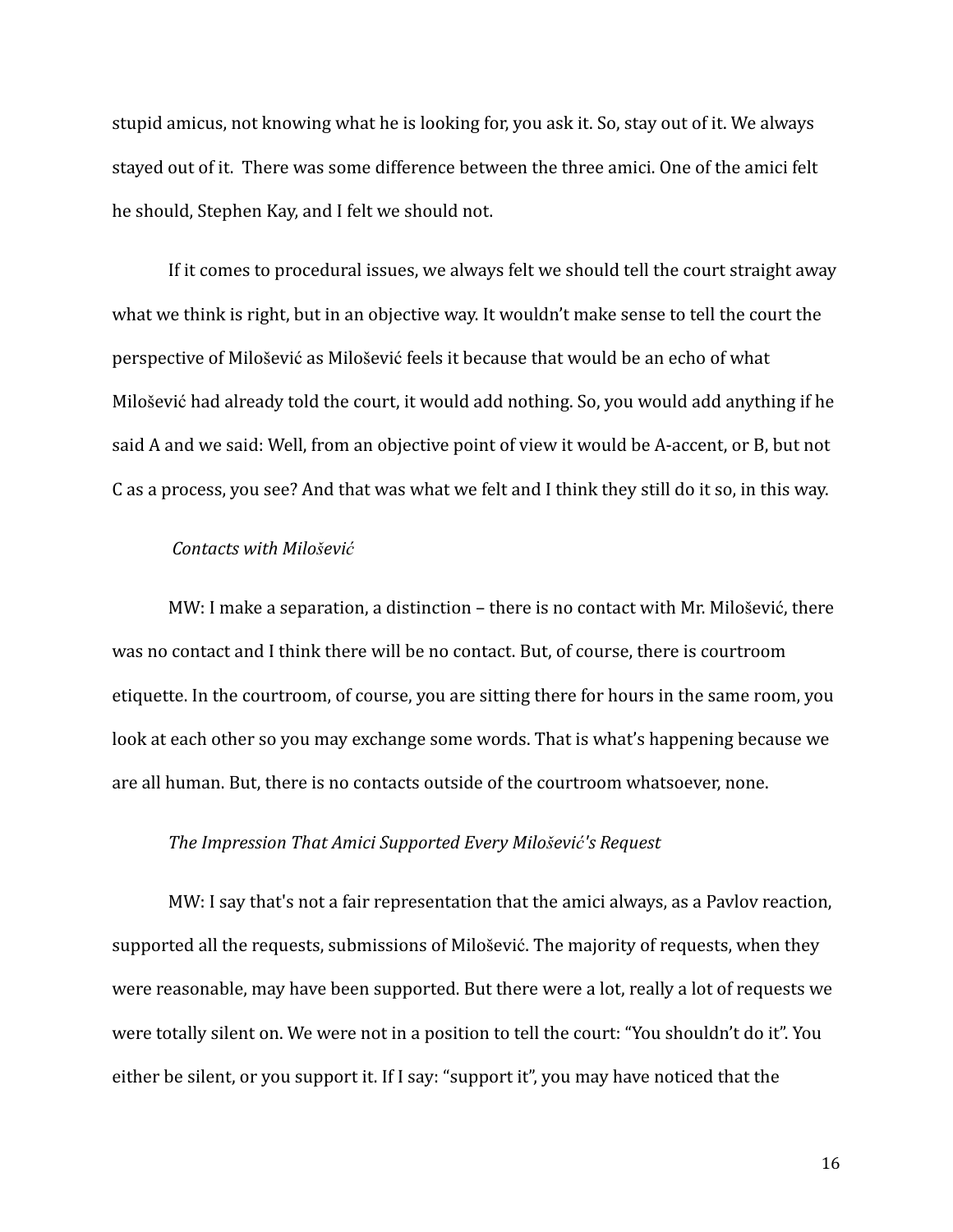support was limited to either an adoption of the argumentation or simply adding argumentation to what Milošević says. So, if there was some merit in what he argued, we would say: "Yes, that is true, we support it". Or: "Yes, it is true, and moreover because of bla, bla, bla..." And that is exactly what we had to do and I think they still do it.

# *"Amici" of the Court and/or the Accused*

MW: Once we are getting more close to the defense case, the court felt that the accused should have a possibility to tell the amici what he is looking for. He doesn't allow anyone in the courtroom to represent him, he doesn't want the amici to represent him – of course not. But the court felt that Milošević is looking for a channel to give more quality of what he is looking for. So, they asked the amici to open their ears for that, and if there is some merit in it, let's say, make it better and tell the court. And a very good example of what you say is the appeals that have been filed for time extension between the prosecution case and the defense case. Because otherwise Milošević had to do that, and Milošević would not have been able to do it in a proper way, so the court well understood if he wanted any benefit from the Appeals chamber you should qualified in one or the other way, so they instructed the amici: "Open your ear if there is anything that he wants, try to translate it in such a way that it is an objective, qualified request". And that is exactly what they did.

#### *Can "Amici" Become a Defense Lawyer?*

MW: No, none of the amici, I can assure you, will be appointed as a defense lawyer for Milošević, for two reasons. The very obvious reason is that Milošević doesn't want a person to represent him. That was the case in the former Yugoslavia and that is still the case here in The Hague.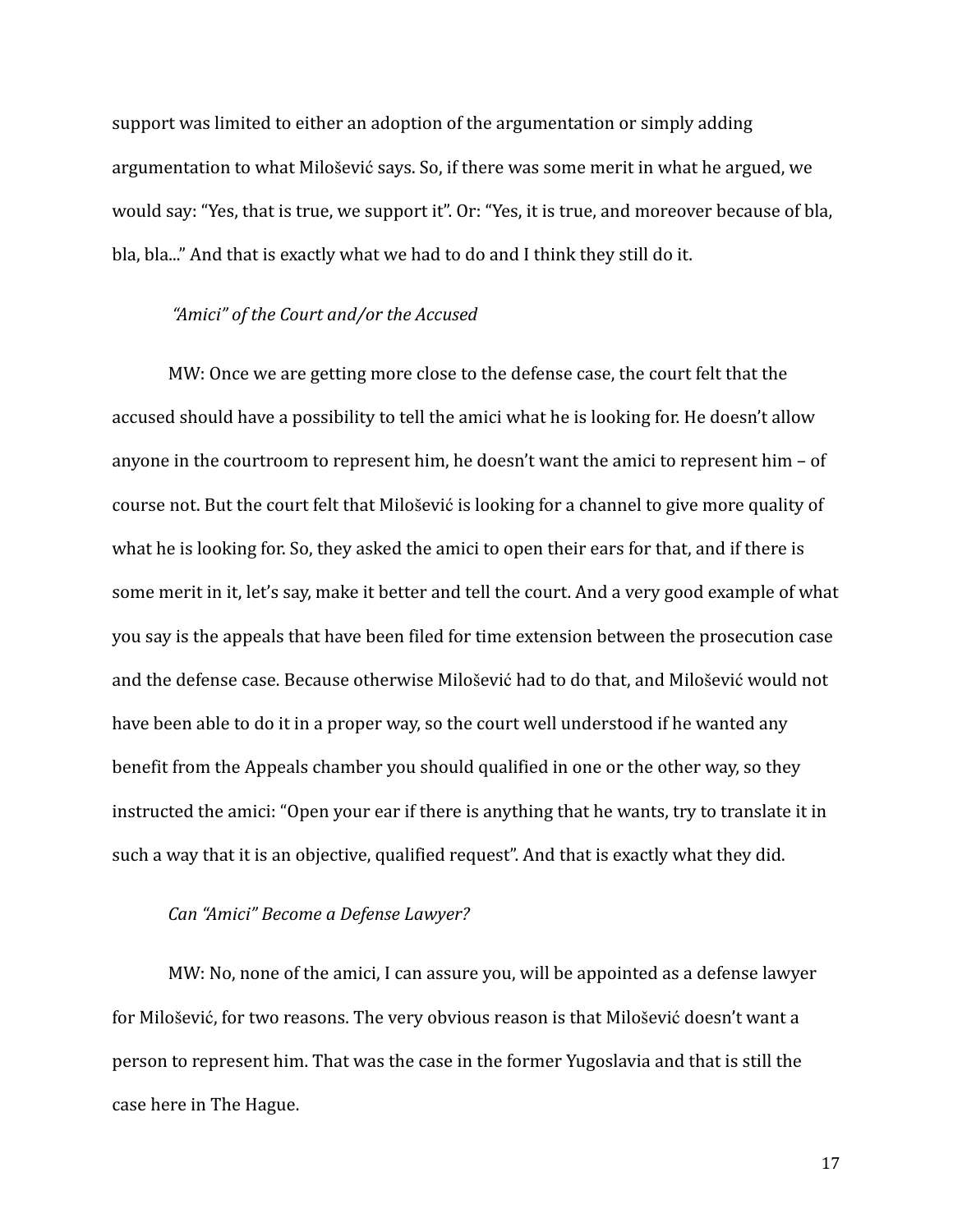And the other reason is that the amici, seeing their role in the past, couldn't and shouldn't change horses, step down and be a defense lawyer. So, that won't happen.

#### *Milošević as a Lawyer*

MW: Let me put it this way. Since Milošević sees himself not as a friend of me, what he does is improving over time because he is learning. He doesn't meet the standard of a proper defense lawyer. It looks good if you segment your observation, if you focus on the cross-examination of one witness, it is fine. But if you judge it in the sequence of what is at stake, it is not fine, it doesn't help him much. I think it's good for the people at home because there is a lot of politics in what he does, which is fine because it's his perspective. But here were are dealing with a trial where the judges have to see whether the evidence has been met and there I think is the weakest of what he does. But, it is his choice to do it as he likes to do it.

# *Using The Tribunal as a Political Platform*

MW: There is no alternative. It would be much more meaningful not to videotape this trial when all the trials are videotaped, not to release the tapes where all tapes of any trial are released. So, what is the choice? You have got the right to defend yourself. It would be highly unfair to say: Shut up, you are a defendant, you can't say anything. So, you have to give him the floor. And it is for the presiding judge to manage what is going on. In my view, judge May is the only judge who is able to master him.

You can't be successful in silencing Milošević, and one shouldn't. It is inherent to a trial that the prosecuted party has got all opportunity to respond to the allegations and the